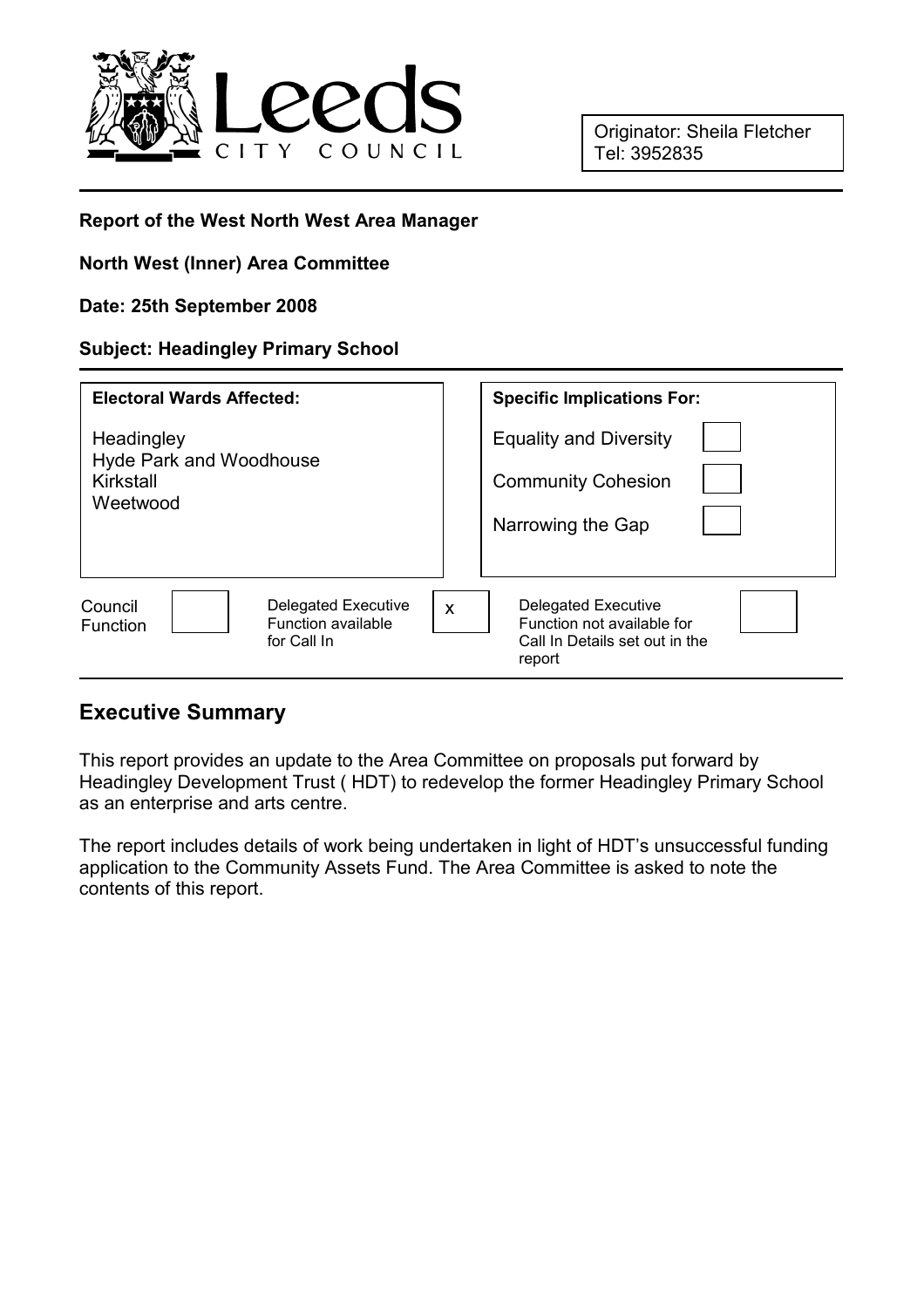## Purpose of this report

1 This report outlines work undertaken to progress proposals put forward by Headingley Development Trust ( HDT) to redevelop the former Headingley Primary School.

## **Background**

- 2 Leeds City Council has provisionally agreed to transfer the former Headingley Primary School to HDT on a peppercorn 125 year lease. This agreement is dependent on HDT raising the necessary funds to redevelop the building to a level suitable for its intended purpose.
- 3 Headingley Development Trust made an application to the Community Assets Fund for capital funding towards the refurbishment of Headingley Primary School, however their application was unsuccessful.
- 4 The Area Committee will be aware that the council has made provision of £10 million across the city for the regeneration of town, district and village centres. As part of this initiative, in June 2007, traders and local residents in Headingley were asked to comment and give their views on the designs of an improvement scheme for the area. As a result of this consultation funding of £564.000 has been allocated for physical improvements to Headingley town centre.

## Main Issues

- 5 In light of HDT's unsuccessful funding application to the Community Assets Fund, it has been proposed that funding allocated to Headingley under the Town and District Centre Regeneration Scheme ( T&DC ) is used to fund the proposed redevelopment of the former Headingley Primary School.
- 6 In order to gauge the views of local residents on these proposals and provide them with the opportunity to influence the allocation of the Town and District Centre Regeneration Scheme funding, public consultation was undertaken on Tuesdav 16<sup>th</sup> September. Over 1500 letters were sent to local residents and traders inviting them to attend the consultation event. The display was then moved to Headingley Library for the remainder of the week. Information on HDT's vision for the former school as an enterprise and arts centre was displayed along with sketch proposals illustrating the proposed physical improvements to the town centre. Residents were invited to comment on the proposals and state their preferred choice of scheme.
- 7 The outcome of this consultation will inform recommendations in a report to Executive Board in November. An analysis of residents' responses will be undertaken and a verbal update given at this meeting.

### 8 Background papers

- Report to Asset Management Group, Town and District Centre Regeneration Scheme 5<sup>th</sup> May 2006.
- Report to Asset Management Group, Headingley Primary School Options,  $13<sup>th</sup>$ January 2006.
- Report to Executive Board 13<sup>th</sup> December 2006, The Former Headingley Primary **School**